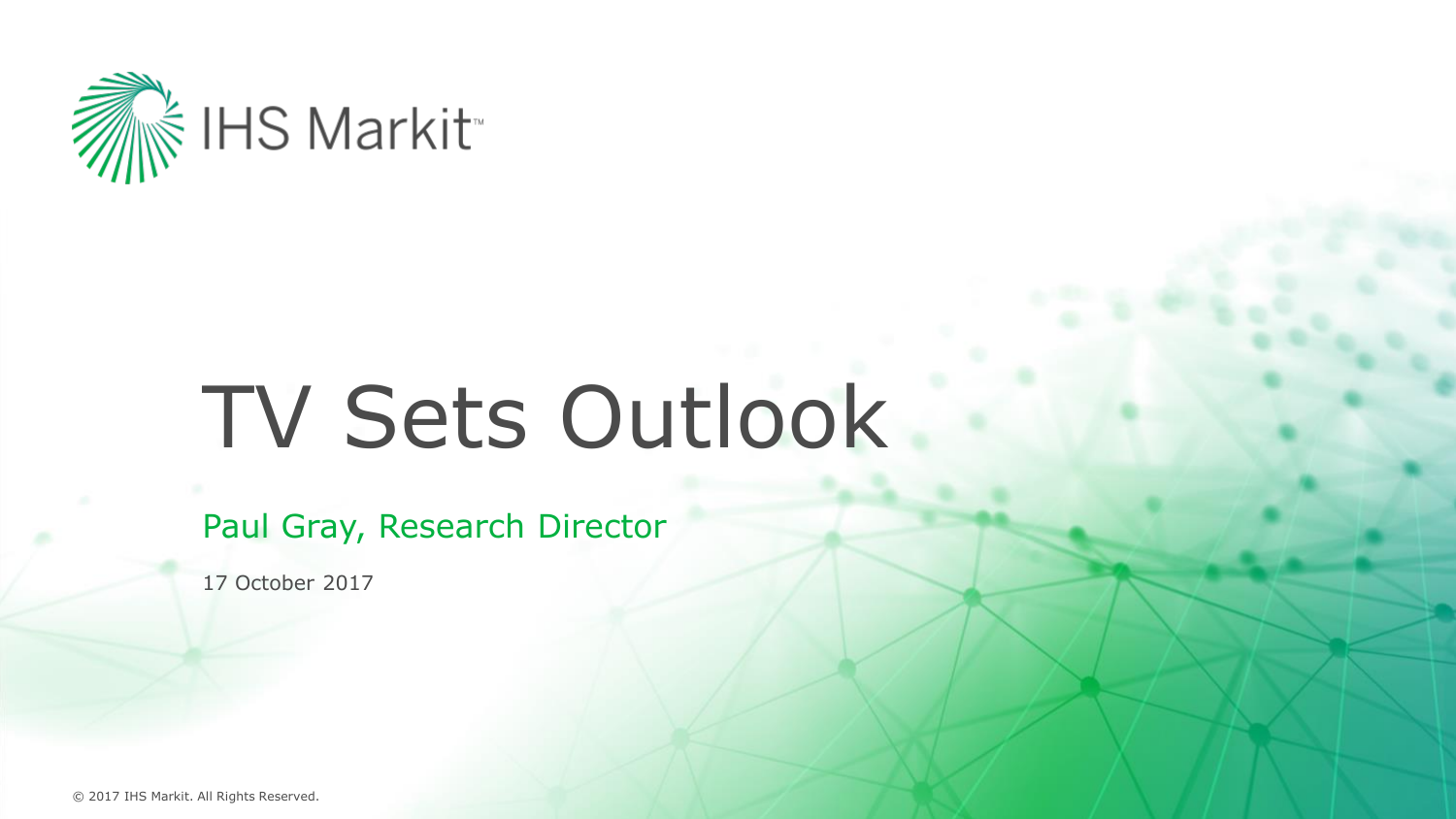

## Global TV featuring: Q2 2017

- China leads on all new features: earliest-adopting consumers, buying the largest TVs in the world.
- In all regions, screen size shipped grows by  $\sim$  1" per year

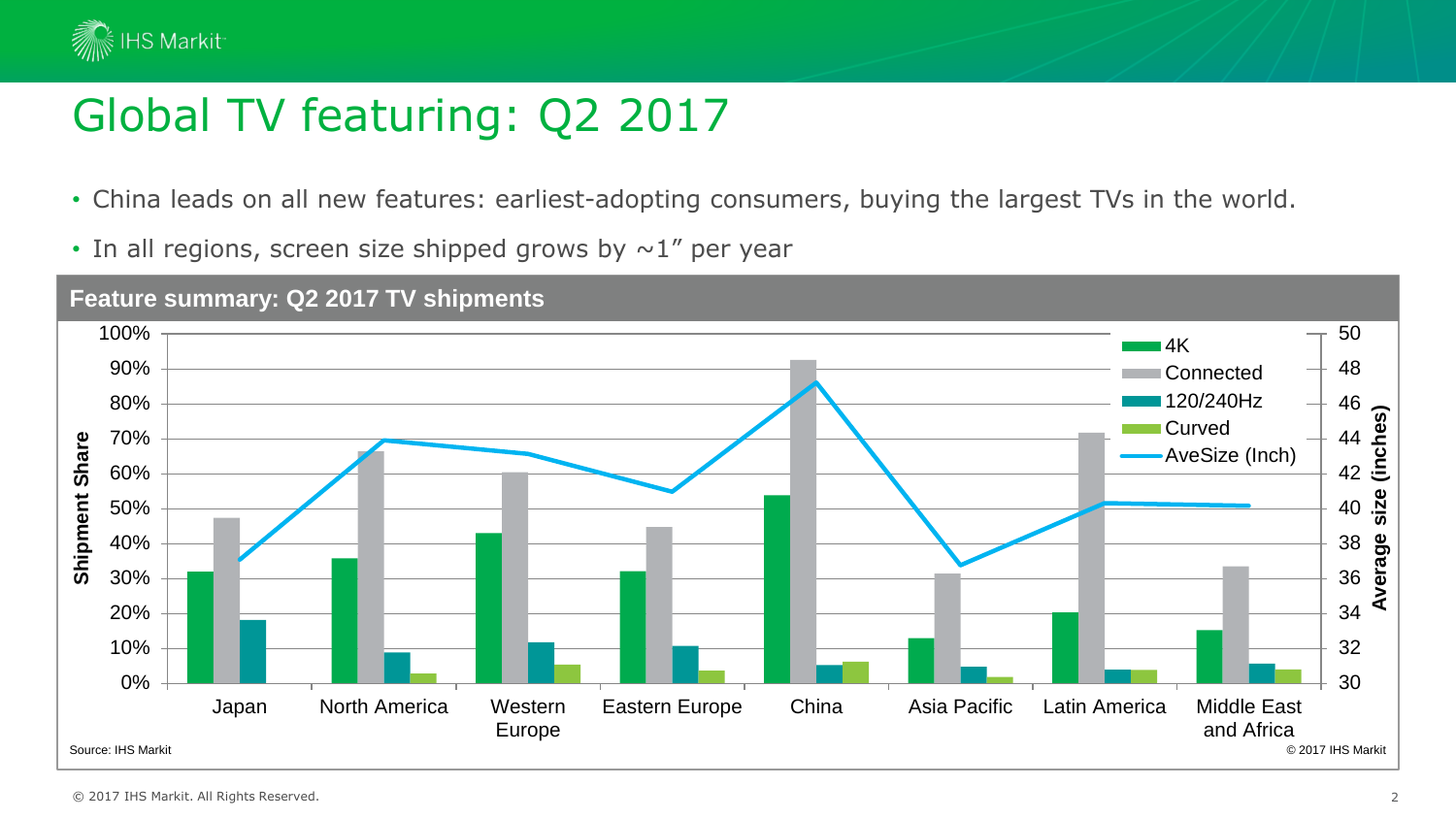

## 4K TV shipment share by region, Q2 2017

- China leads by far, other regions increasing penetration steadily.
- In 40"+ sizes, 4K is 50%+ of shipped in North America and Europe, and over 66% in China.

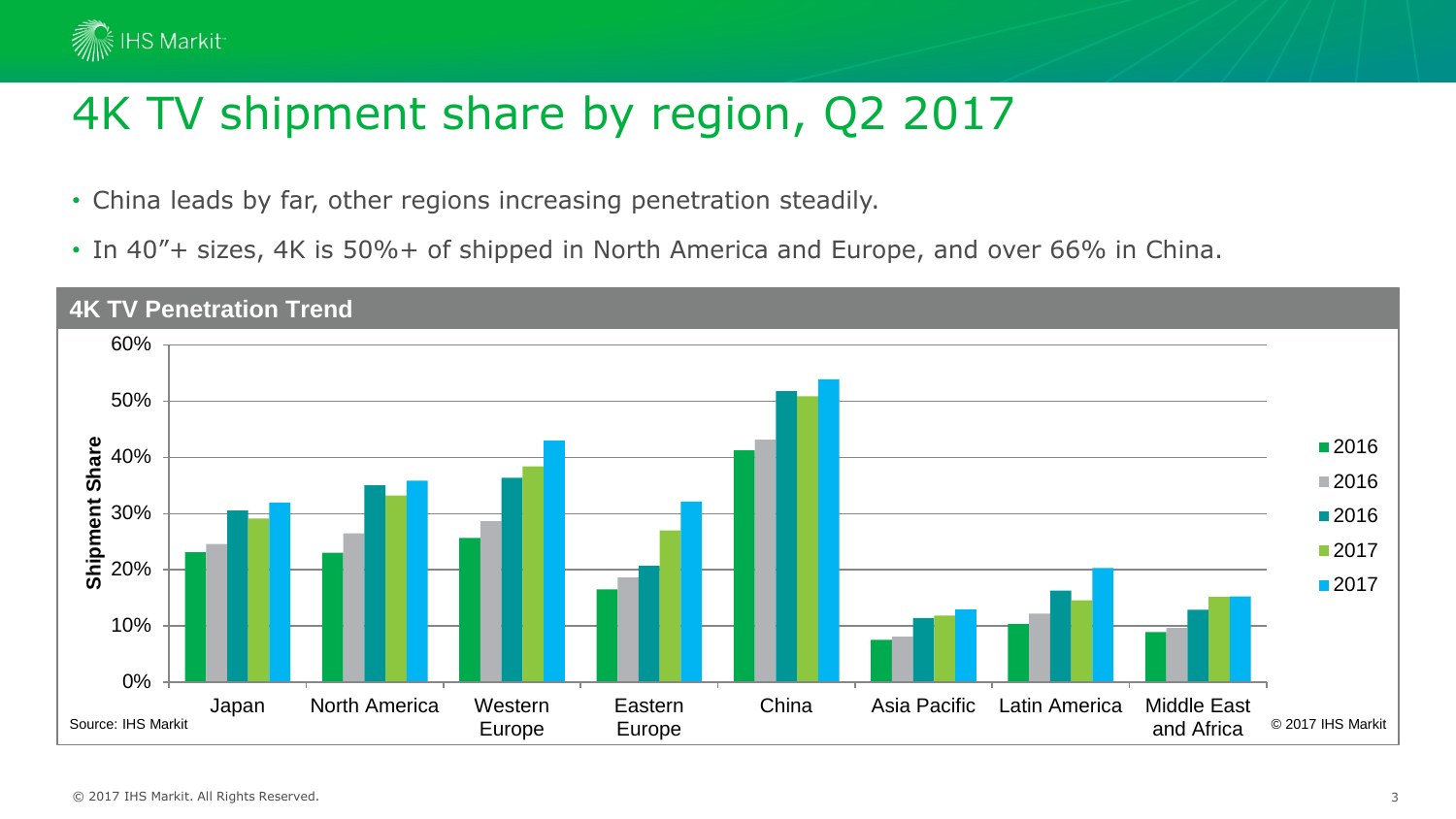

#### UHD Content reinforces new consumption patterns

Why was Reed Hastings at MWC?

- Streaming services first to launch UHD content
	- > Marketing strategy to support premium content positioning.
- Equally encouraging mobile usage.
- UHD featuring like Dolby Vision now on phones: LG G6 (pictured)
- **Blurring boundaries between TV and mobile viewing: it's all long-form video!**



Source: LGE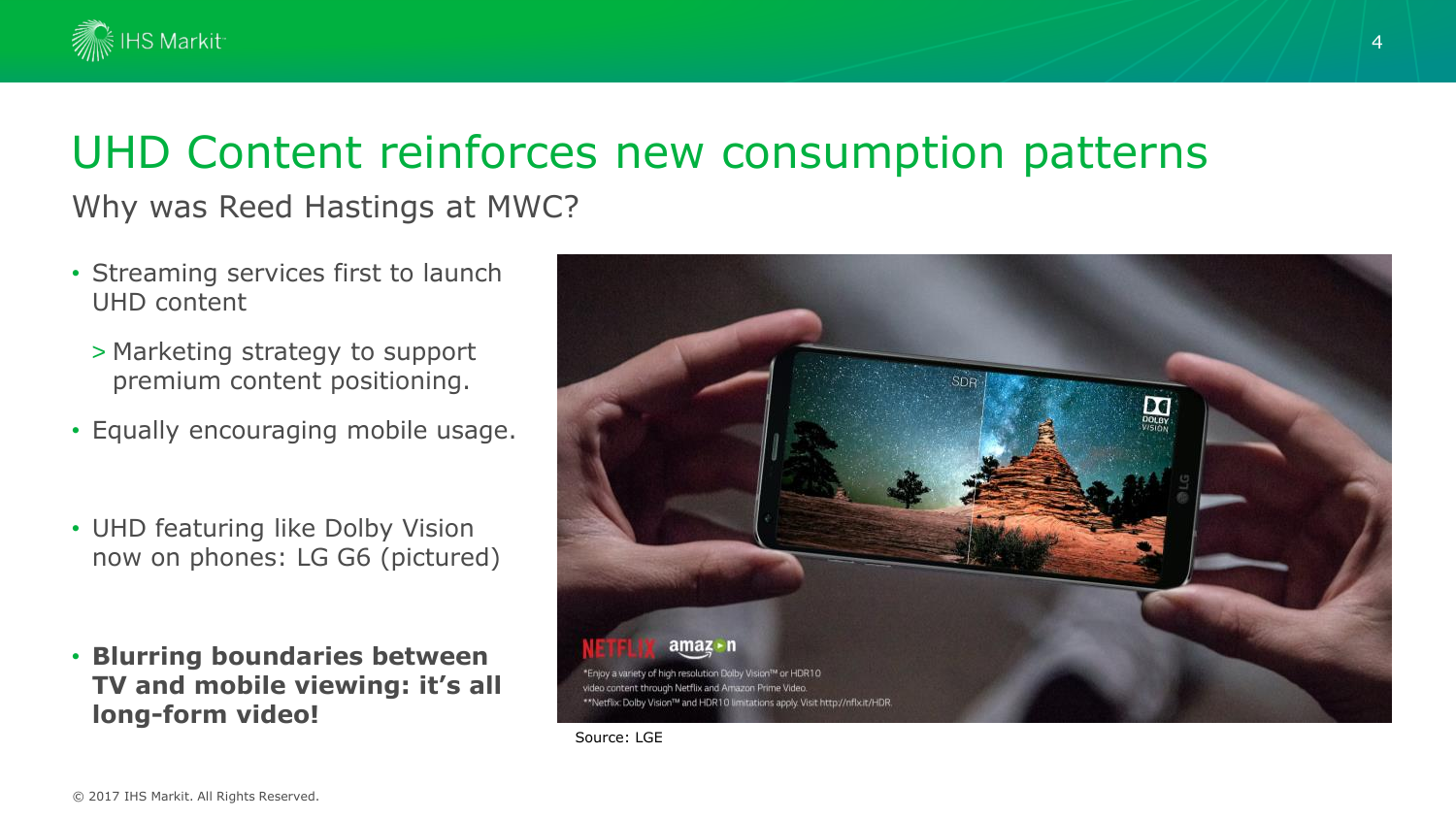

#### Smart TV usage: BBC iPlayer consumption trend



- PC and mobile viewing are gateways to increased TV screen\* on-demand viewing.
- Consumers use mobile devices to try new services, transferring viewing to the TV screen for intensive consumption.
	- > Out-of-home usage does not compete with TV, but a new audience opportunity.

*\*TV screen viewing by Smart TV, streaming box or games console.*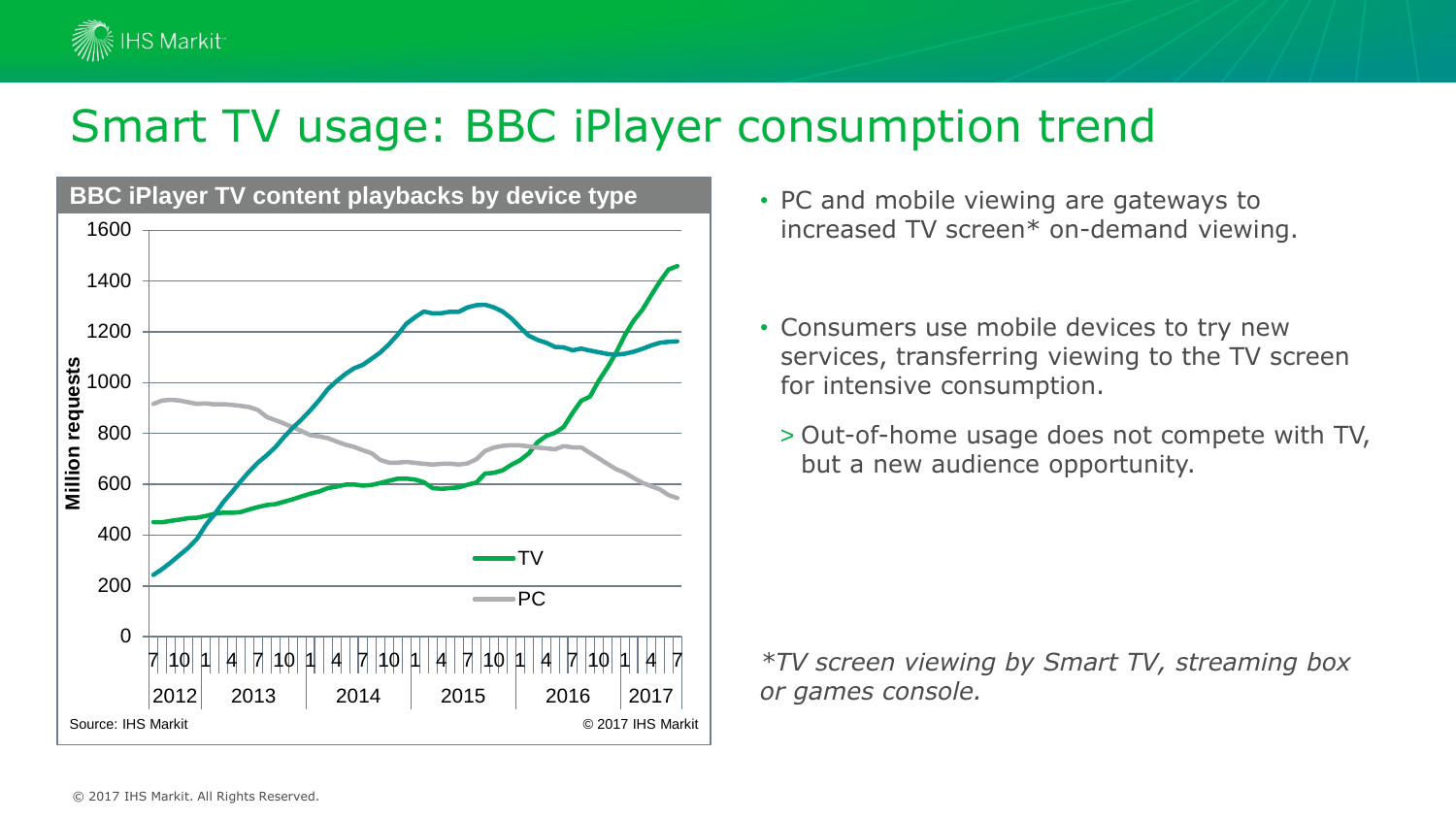

# 2016: Cross-platform viewing time by platform



Notes: Figure base set to 120 minutes for illustration Source: IHS Markit. Reference: BARB, Médiamétrie, AGF, Kantar, Auditel © 2017 IHS Markit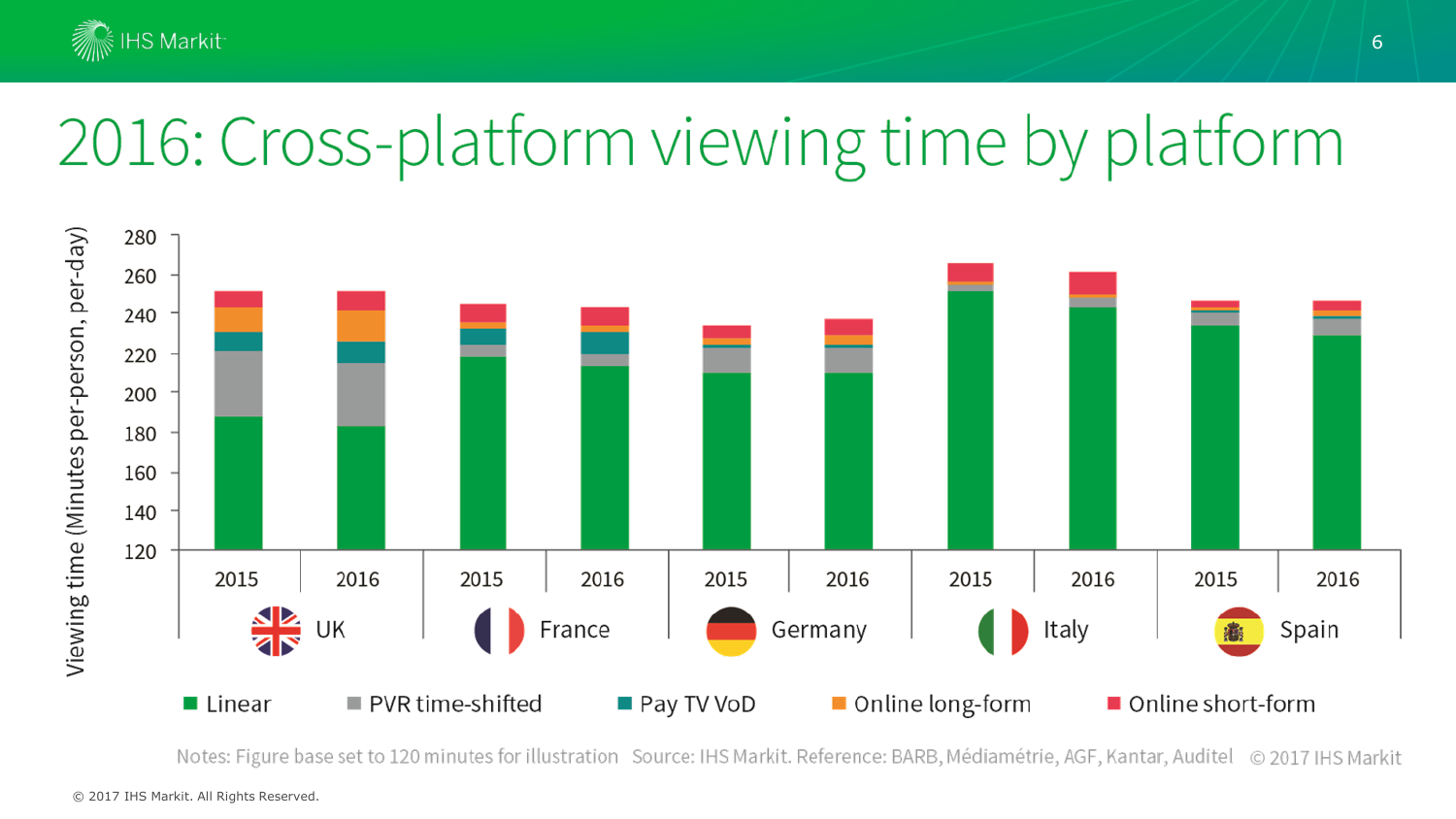

#### TV replacement: towards one big screen...

- Secondary TVs not being replaced
	- > Tablets, smartphones for personalised viewing
- Fewer TVs in the home
- **TV remains dominant for highvalue viewing**
- Towards a single, big TV in the living room

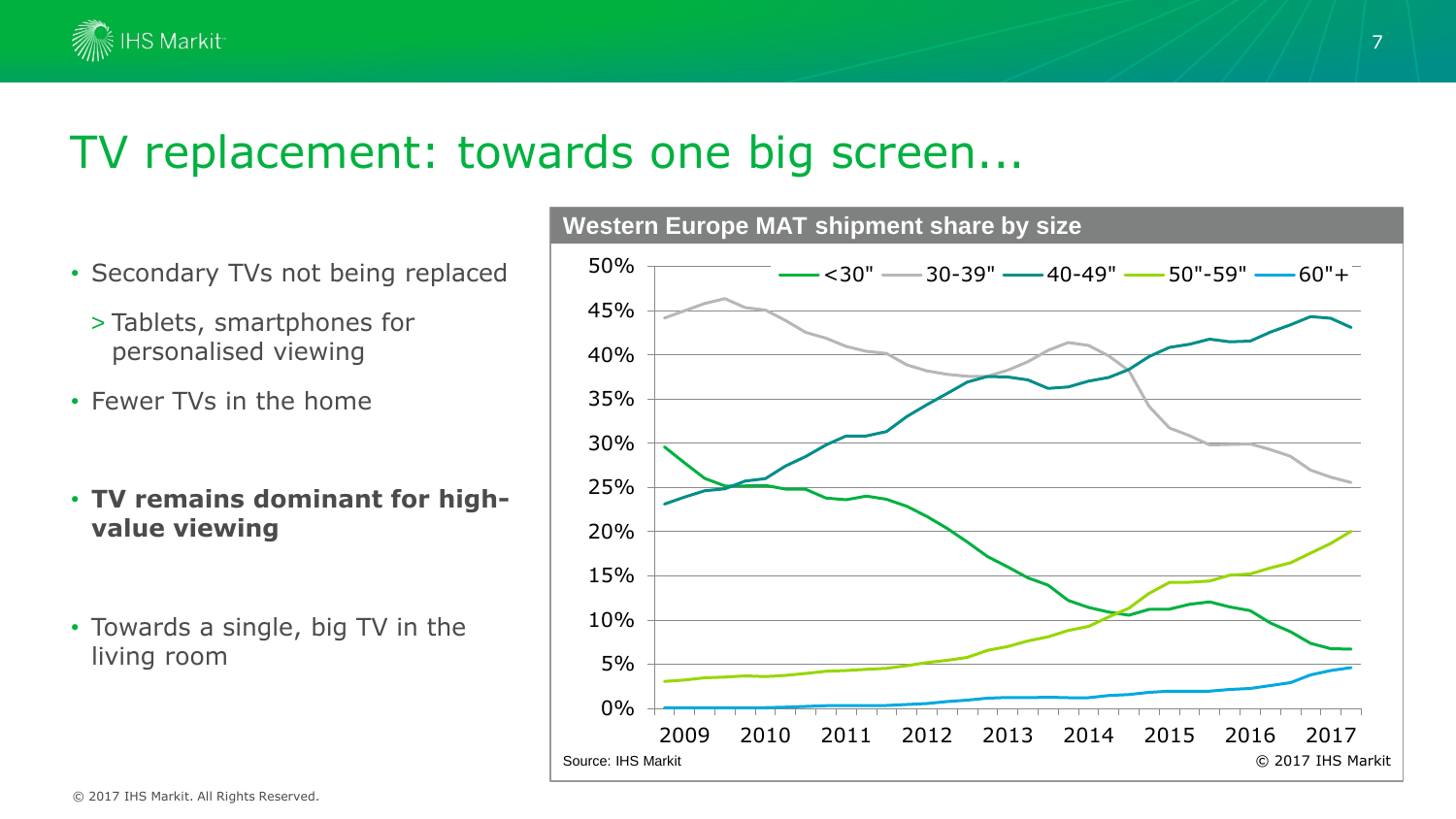#### Smart TV forecast

∛ IHS Markit<sup>.</sup>

- Market largely saturated; smart TV penetration strongly linked to services and TV viewing habits.
	- > Smart featuring will almost always exist in 4K products.
- 4K featuring is driving HEVC decoders: opportunity for Hbb.TV to fill the content gap
- By 2018 all 50"+ will be 4K and 50% of TV shipments 4K in Western Europe

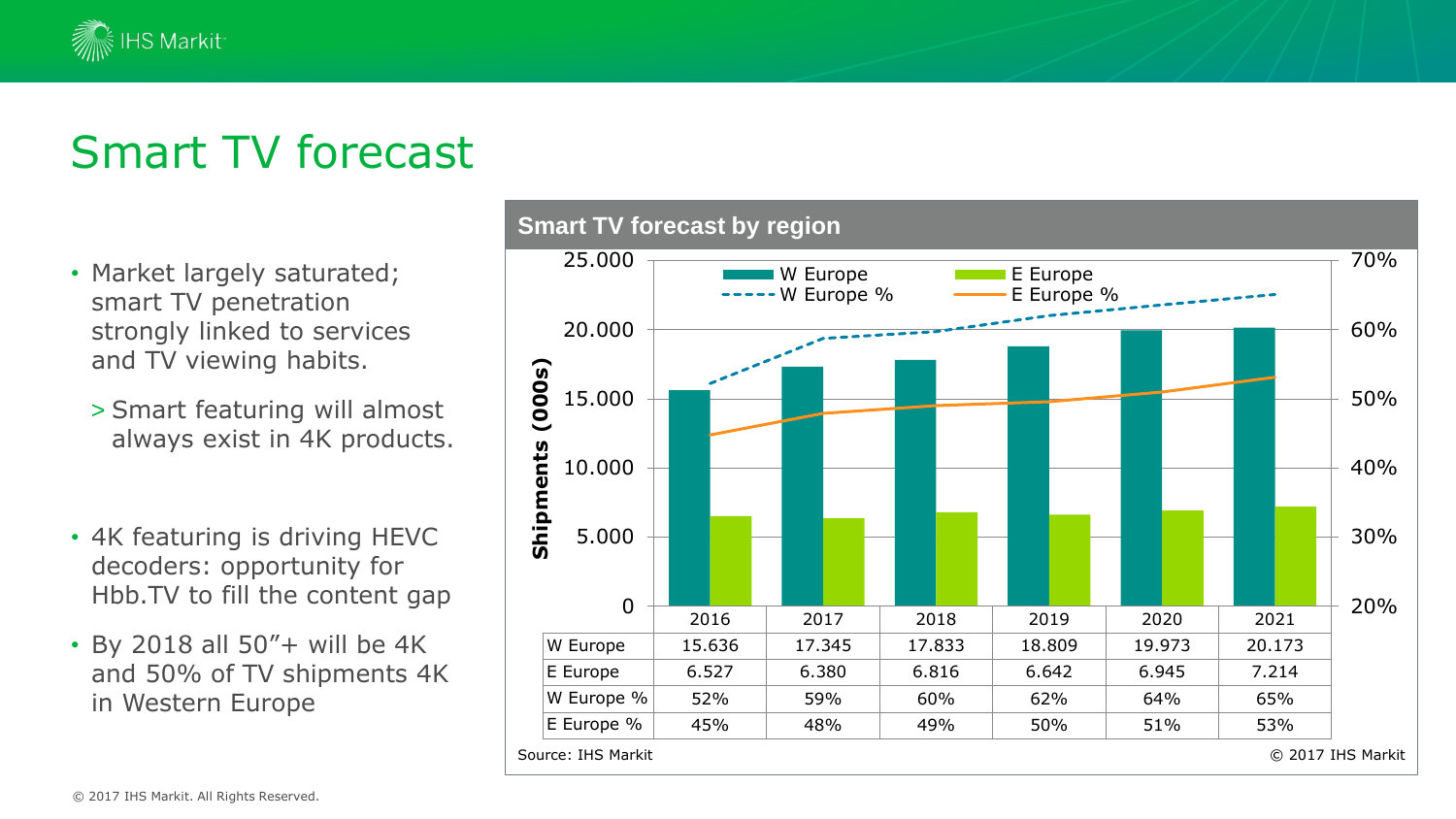

#### Interactivity: away from screens towards natural language

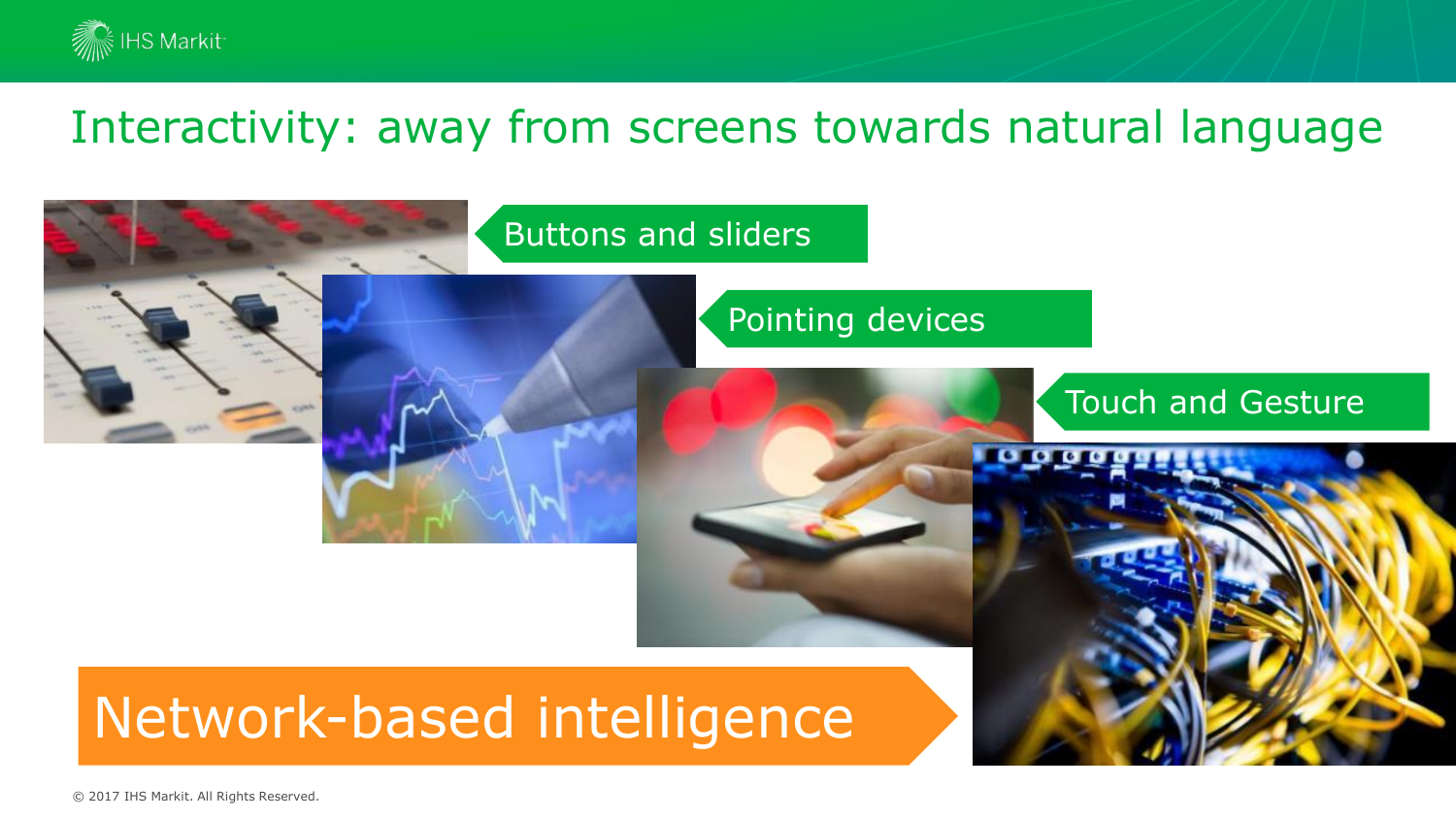

#### Voice assistants: new gateways… and gatekeepers

- Voice assistants (Google assistant, Amazon Alexa, Siri) bring new gatekeepers.
- CE brands have no control over search outcomes or revenue shares.





It doesn't look like you have an app named 'HBBTV'. If you'd like, I can help you look for it on the App Store.

App Store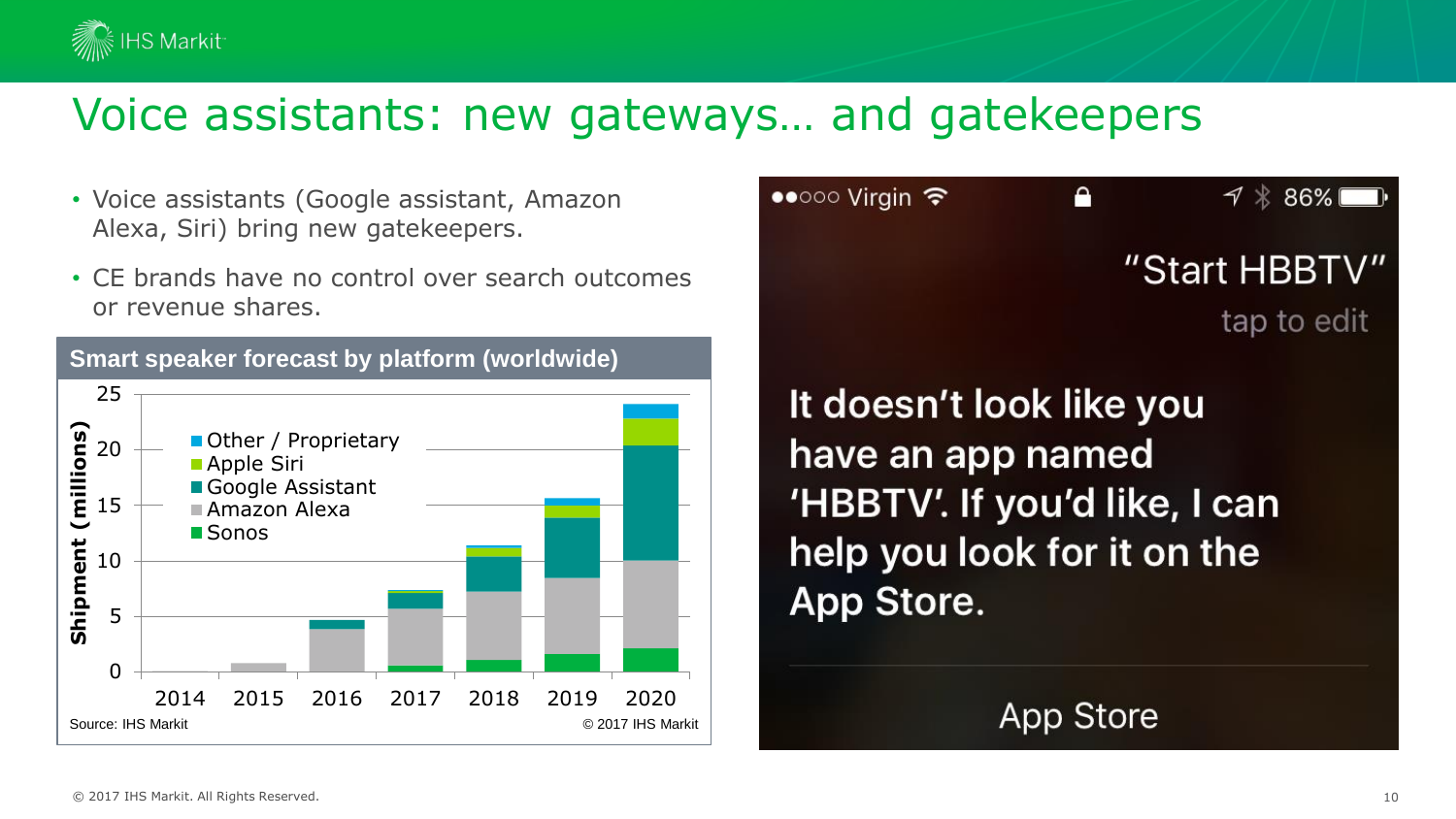

#### Summary

- Consumers bringing streaming habits back to the TV.
- 4K TV supply push is a big opportunity for Hbb 2.0 services.
- New gatekeepers to control the TV screen emerging.